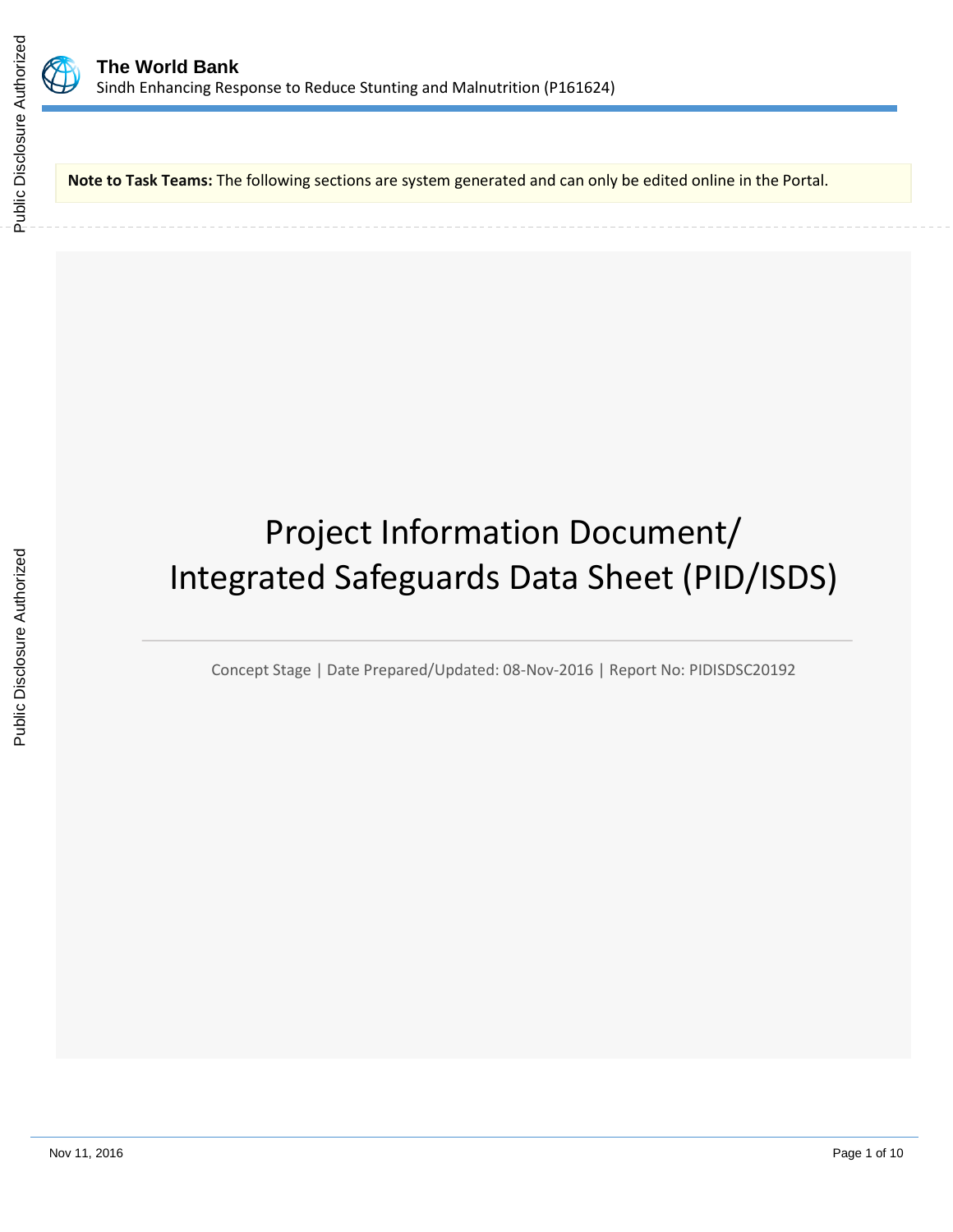

## **BASIC INFORMATION**

## **A. Basic Project Data**

| Country<br>Pakistan                                       | Project ID<br>P161624                           | Parent Project ID (if any)                                                     | Project Name<br>Sindh Enhancing<br>Response to Reduce<br>Stunting and<br>Malnutrition (P161624) |
|-----------------------------------------------------------|-------------------------------------------------|--------------------------------------------------------------------------------|-------------------------------------------------------------------------------------------------|
| Region<br><b>SOUTH ASIA</b>                               | <b>Estimated Appraisal Date</b><br>Jan 09, 2017 | <b>Estimated Board Date</b><br>Mar 28, 2017                                    | Practice Area (Lead)<br>Health, Nutrition &<br>Population                                       |
| Lending Instrument<br><b>Investment Project Financing</b> | Borrower(s)<br><b>Economic Affairs Division</b> | <b>Implementing Agency</b><br>Government of Sindh,<br>Planning and Development |                                                                                                 |

**Proposed Development Objective(s)** 

The Project Development Objective (PDO) is to expand, in selected areas, the coverage of a multi-sectoral package of interventions, and improve behaviors, and practices in selected sectors, which have been proven to contribute to reducing stunting and malnutrition.

**Financing (in USD Million)**

| <b>Financing Source</b>                     | Amount |
|---------------------------------------------|--------|
| International Development Association (IDA) | 63.00  |
| <b>Total Project Cost</b>                   | 63.00  |

Environmental Assessment Category **Concept Review Decision** 

B-Partial Assessment Track I-The review did authorize the preparation to continue

**Note to Task Teams:** End of system generated content, document is editable from here.

Other Decision (as needed)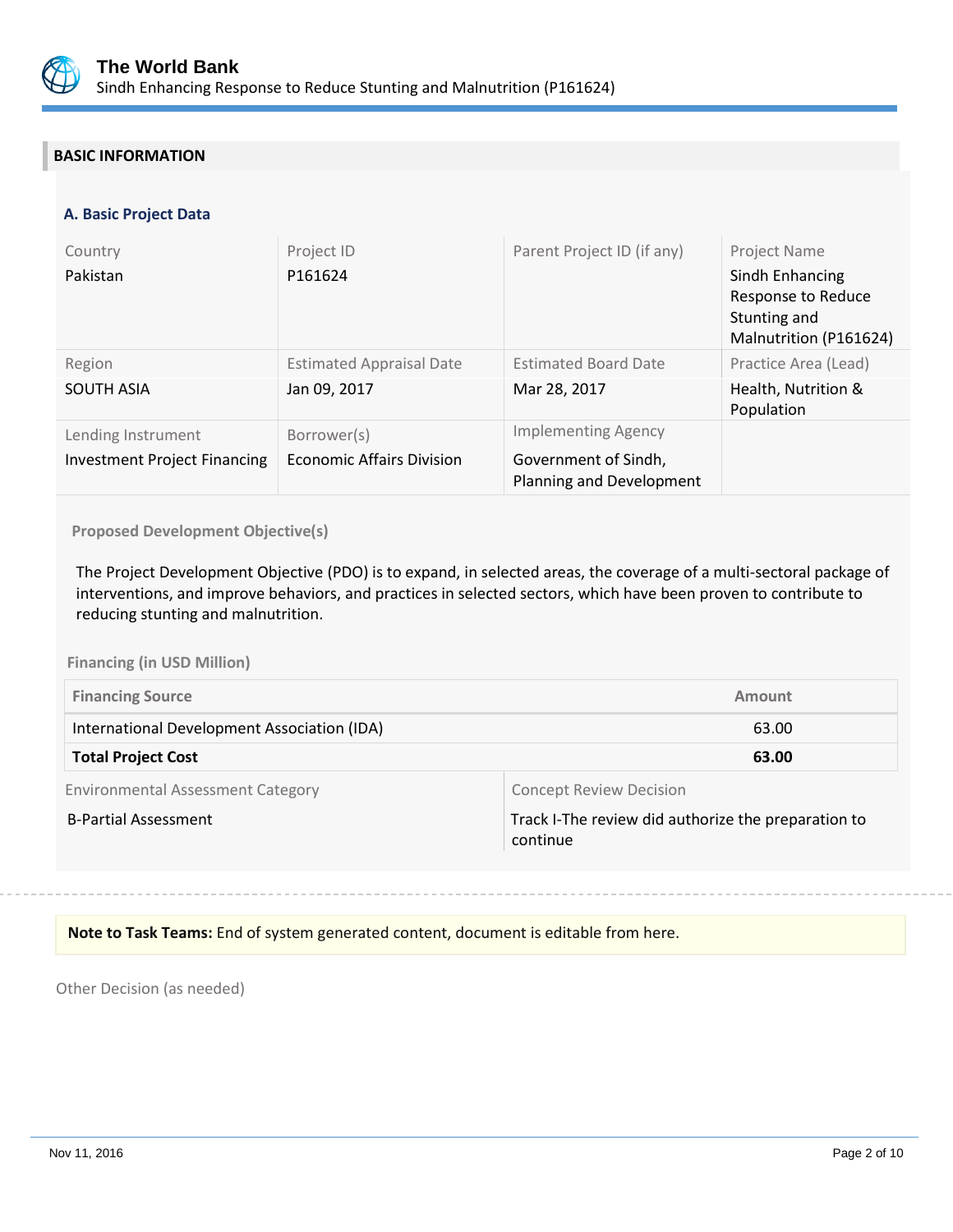

## **B. Introduction and Context**

#### Country Context

Pakistan is the world's sixth most populous country, with an estimated population of over 191 million in 2015; it is classified as a lower-middle-income country with a 2015 per-capita gross national income of US\$1,429.

Despite significant political accomplishments in recent years, Pakistan confronts many serious challenges, including: (i) insecurity; (ii) insufficient progress in achieving human development and MDG targets; and (iii) slow economic recovery and slow progress in addressing macroeconomic challenges. While GDP growth was limited to 2.9% over the period of FY09–13 (or about half the FY04–07 rates), a growth incidence analysis in the recent Country Partnership Strategy (CPS) has confirmed the pro-poor characteristics of Pakistan's growth. The country has achieved considerable gains in poverty reduction and shared prosperity as evidenced by: (i) exceptional decline in poverty over the last 15 years down from about 35% in 2001-02 to under 10% in 2013-14; and (ii) a reduction from 14% of the population in 2001 to 2% of the population in 2014 with a per capita expenditure level of 550 Pakistani Rupees (approx. US\$5.25). However, these poverty gains remain fragile as evidenced by: (i) the number of households clustered near the poverty line (and therefore vulnerable to any kind of shock); and (ii) the share of the population considered vulnerable to any shocks (which increased from 53.1% in 1999 to 60.1% in 2011).

Sindh Province, with a population of 51 million, comprises about a quarter of the country's population; it is the second most populous province of Pakistan and is nearly 50 % urban. The province contributes 30-33 % of the country's GDP, and its GDP per capita is roughly three times that of the country as a whole. Though benefiting from economic, geographic, and resource advantages, Sindh also faces challenges reflecting both the national context (e.g., law and order in Karachi) and the fiscal and administrative relationships (introduced in 2010) between the Federal Government and the Province and between the Province and Districts (e.g., relatively static revenue collection with a reliance on federal transfers, local vested interests, limited capacity, etc.).

#### Sectoral and Institutional Context

Findings from the 2011 National Nutrition Survey (NNS) indicate that: (i) Pakistani women and children suffer from some of the highest rates of malnutrition in the world (with a stunting prevalence among children under five of 43.7% ); and the (ii) minimal progress in improving nutritional outcomes of children and mothers has been made over the last four decades. Based on the latest poverty data, 25.3% of the population of Sindh lives under the revised poverty line and is the most food-deprived province. The 2011 NNS found that 72 % of households were food insecure, 49.8 % of children under five were malnourished and/or stunted, and 17.5 % of these children suffered from acute malnutrition (wasting). The 2014 Multi Indicator Cluster Survey (MICS) for Sindh Province found that 48 % of children under five suffered from stunting.

The underlying causes of stunting are multiple, but international research has particularly highlighted: (i) low intrauterine growth and low birth weight (which accounts for 20% of all childhood stunting); (ii) inadequate food/nutrient intake; and (iii) infectious disease, resulting from poor water, sanitation and hygiene practices, and inadequate provision and uptake of health services. Inadequate education, particularly of females leading to harmful maternal and child care practices, has also been demonstrated to have significant negative development impacts due to the effects on family hygiene, food security, and the utilization of health services.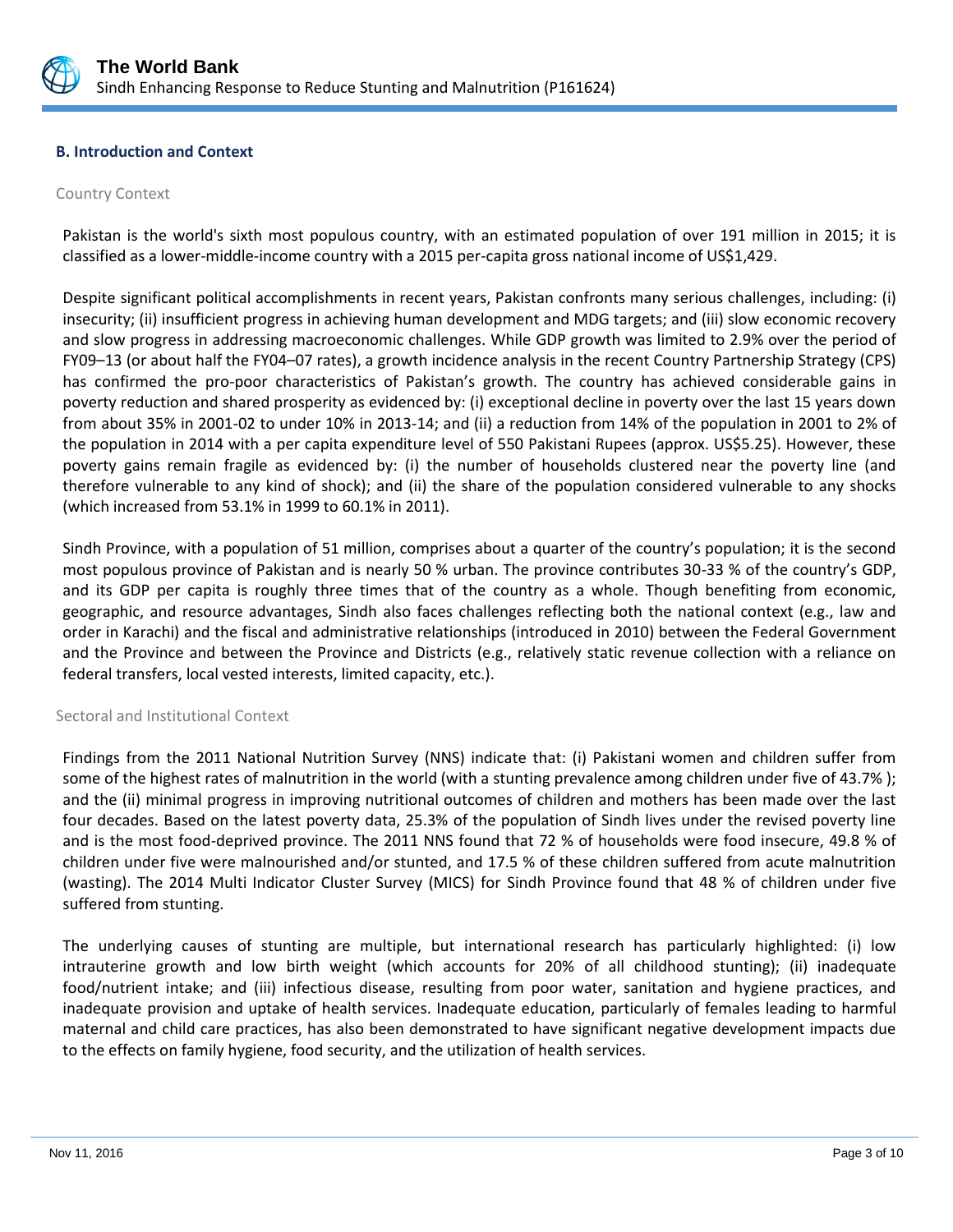

Budget analysis shows that only about 10 % of the national health budget is spent on nutrition; of this amount, 90 % is financed by development partners in Pakistan, with nutrition-related activities mainly delivered by NGOs (often contracted directly by the development partners). Development Partner supported activities in Sindh Province that contribute to reduce stunting and malnutrition include: (i) the World Bank-financed "Enhanced Nutrition for Mothers and Children"; (ii) the recently completed EU-funded "Women and Children Improved Nutrition Sindh", and the USAIDfunded "Maternal and Child Nutrition Stunting Reduction" (to be implemented by UNICEF and WFP). With a contribution from DFID, the Pakistan Partnership for Improved Nutrition (PPIN), a Multi Donor Trust Fund administered by the World Bank, plans to finance key interventions such as sanitation and hygiene interventions in 13 districts and nutrition sensitive agriculture interventions in four districts.

Under Pakistan's Vision 2025, nutrition has received increased attention, and the Government has established a secretariat to coordinate and support its scale-up. Pakistan joined the global movement of Scaling-Up-Nutrition (SUN) in 2013. Sindh Province has recently adopted an Accelerated Action Plan for Reduction of Stunting and Malnutrition (AAP). The AAP has the ambitious goals of reducing stunting from 48% to 30% by 2021 and to 15% by 2026 by increasing and expanding coverage of multi-sectoral interventions proven to reduce stunting in the first five years of life. It comprises objectives and expected outcomes related to addressing the underlying causes (by sectors) of stunting: health, population, sanitation and hygiene, agriculture, social protection, education, and behavioral change. The Government has committed itself to match every USD of Overseas Development Aid (ODA) funding by 0.5 USD domestic financing and has allocated 1 billion PKR per year for the next three years through their development budget as an indication of this commitment and ownership.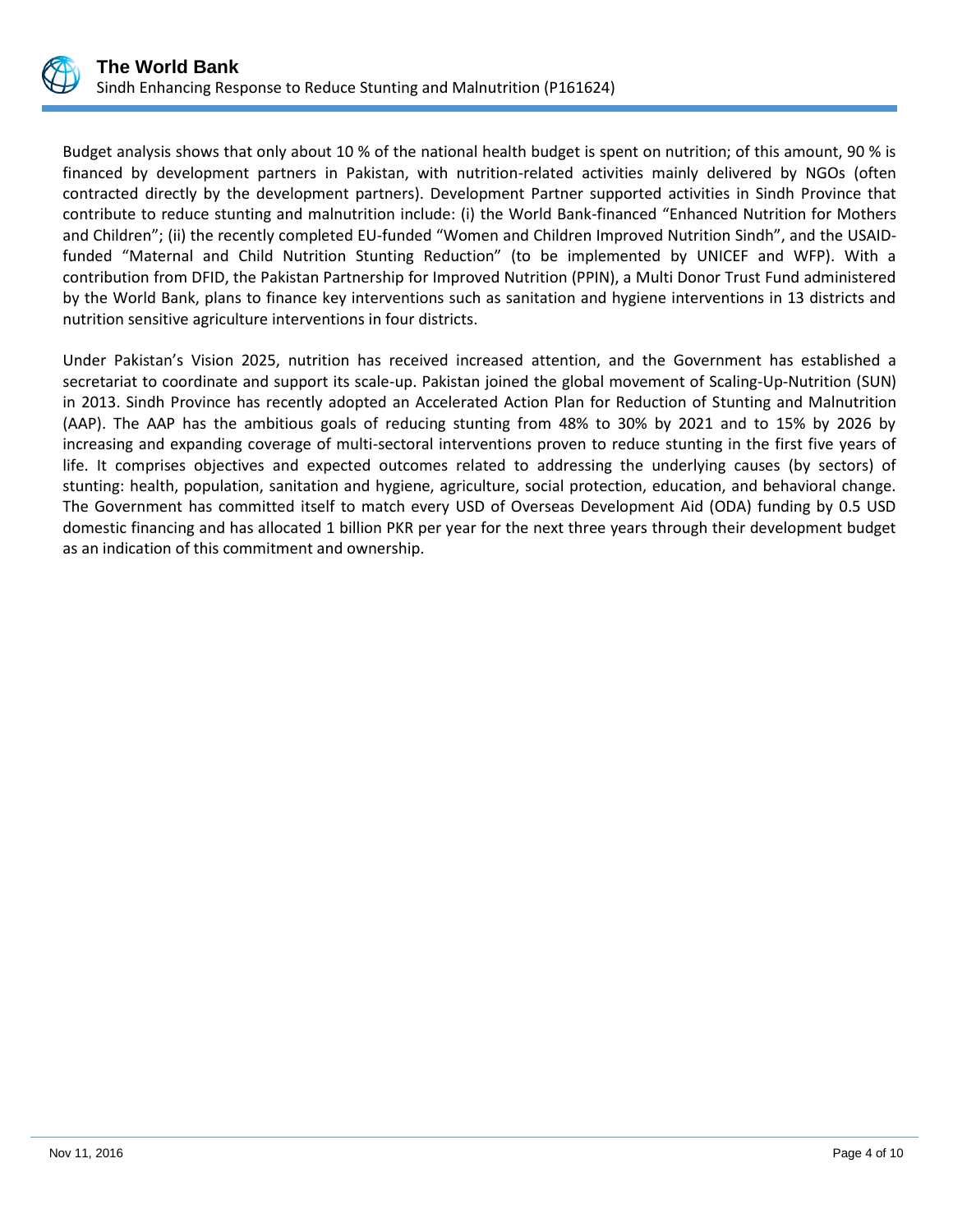

#### Relationship to CPF

In the context of the WBG's twin goals to reduce poverty and promote shared prosperity, the 2015-19 Country Partnership Strategy has modified its approach from previous strategies. Instead of addressing resources, social services, and governance aspects under separate pillars, the new strategy integrates better resources management (increasing revenues and allocations) with improved targeting (increasing the effectiveness and efficiency of pro-poor expenditures). This change will be accompanied by a greater focus on the roles of federal and provincial governments, with the former providing coordination or stewardship, even as service provision is devolved to the latter. Specifically, the WBG will work with federal, provincial, and local governments to: (i) help improve revenues and expenditures to create the fiscal space necessary to fund essential services; and (ii) set more ambitious targets for areas of past WBG involvement that are not producing change fast enough (such as health and education).

The WBG's involvement will focus on: (i) improving access to maternal and child health (MCH) services; (ii) increasing school enrollment and educational quality; and (iii) adopting performance and transparency mechanisms (i.e., citizen feedback). Within MCH, the WBG will support efforts to: (i) improve coverage of immunization services; (ii) roll out provincial plans to scale up nutrition interventions and strengthen cross-linkages across health, agriculture and related sectors; and (iii) strengthen health systems as well as capacity and stewardship in provincial governments. In addition, while addressing maternal mortality and fertility rates, the WBG will engage in a broader dialogue and analytical work on population management. Overall, proposed project would support the World Bank HNP Global Practice's objective of contributing to achieving universal health coverage.

The Project's objectives reflect the Sustainable Development Goal (SDG) to end all forms of malnutrition by 2030, including: (i) achieving the internationally agreed targets on stunting and wasting in children under five years of age; and (ii) addressing the nutritional needs of adolescent girls, pregnant and lactating women and older persons by 2025. The Project would also support SDG 3 to ensure healthy lives and promote well-being for all ages, SDG 6 to ensure access to clean water and sanitation for all, and SDG 10 to reduce income inequalities within countries.

## **C. Proposed Development Objective(s)**

**Note to Task Teams:** The PDO has been pre-populated from the datasheet for the first time for your convenience. Please keep it up to date whenever it is changed in the datasheet.

The Project Development Objective (PDO) is to expand, in selected areas, the coverage of a multi-sectoral package of interventions, and improve behaviors and practices in selected sectors, which have been proven to contribute to reducing stunting and malnutrition.

## Key Results (From PCN)

To monitor progress toward the PDO, the following key indicators are being considered:

- Delivery of the identified package of maternal health, nutrition and family planning services provided in at least 80 % of X districts in year 1, Y districts in year 2, Z districts in Year 3 and all districts in Year 4.
- Reduction in stunting from 48 % to 43 % by 2021 in the province
- Percentage reduction in occurrence of diarrhea.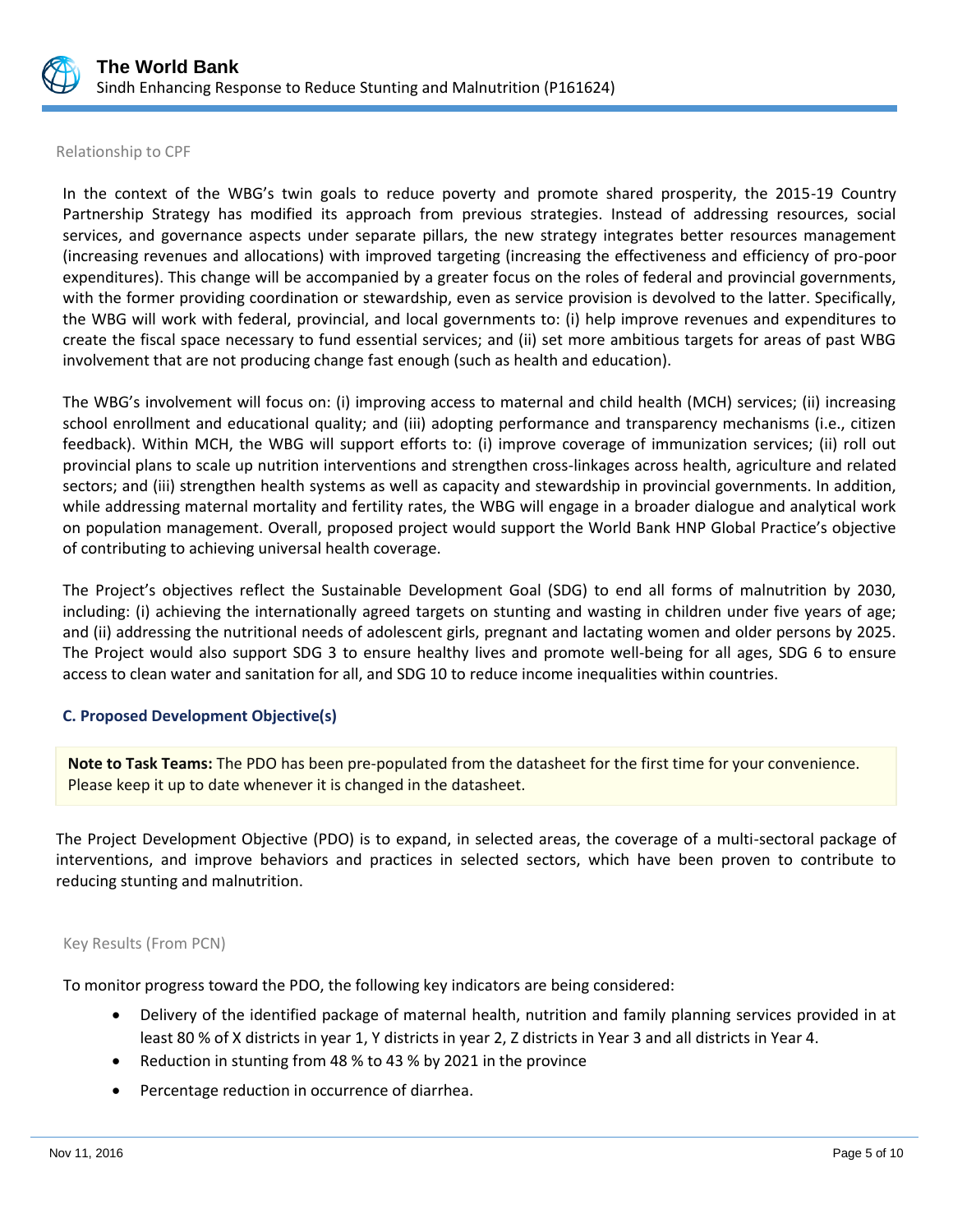

In addition, the following intermediate outcome level indicators are being considered:

- Nutrition-specific Financing and Expenditure (indicator to be fine-tuned together with GoS by project appraisal)
- Number of villages certified as '100% open defecation free'
- Health and nutrition Conditional Cash Transfer (CCT pilot rolled out in 3 to 4 districts (number to be confirmed by project appraisal)
- Increased coverage and utilization of MNCH services, including Family Planning by mothers of children under two from the lowest income quintile (the increases to be specified by project appraisal)

A set of Disbursement-linked Indicators (DLIs) will also be developed in line with the above PDO and intermediate outcome indicators as well as on key results areas which will form the basis for disbursement. Together with GoS, these DLIs will be further defined during project preparation.

## **D. Concept Description**

Using a multi-sectoral approach, the Project will contribute to kick start the implementation of Sindh Province's Accelerated Action Plan and its goal of reducing stunting and malnutrition In line with the CPS, the project will improve targeting, better integrate and coordinate programmatic interventions, and enhance accountability for resource use and service delivery at district and provincial levels. The project will also stimulate demand for service utilization and promote behavior change.

In line with the GoS AAP, the project will target districts where stunting rates are above 30% and, within these districts, the most vulnerable segments of populations: (i) children in the first 1,000 days (when stunting and likely all associated pathology including impaired physical and mental development are most responsive to, or are preventable by, specific interventions) and in years 2-5 (when nutritional interventions can build healthier eating habits and life style through early childhood education programs); (ii) women of reproductive age; and (iii) adolescent girls (when there is an increased risk of anemia and micro-nutrient deficiencies that will lead to low birth weight babies when they become pregnant.)

The project will also target proven interventions as identified in The Lancet (2008) and organized across key sectors to address the multi-sectoral drivers of stunting and malnutrition. These interventions will comprise: (i) ongoing sectoral interventions within Sindh Province (health and nutrition, population, sanitation and hygiene, agriculture, education, and social protection); and (ii) cross-cutting initiatives (strategic communication and citizen engagement). The project will include a Conditional Cash Transfer (CCT) program to create demand for nutrition services, promote behavioral change and increase uptake of health and nutrition services focused on the first 1000 days of life by incentivizing health check-ups of pregnant and lactating mothers, growth monitoring and immunization of children under 2 years of age through a regular and predictable cash transfer within targeted poor and vulnerable households of Sindh.

The AAP has already identified oversight roles at village, district, provincial, and national levels and plans to establish the structures and recruit the staff to ensure these roles. A results-based approach will be adopted to enhance the linkage between expenditures and performance and establish accountability for improvements in the coverage and access to a basic package of multi-sectoral interventions and services and to the quantity and quality of services delivered.

The proposed project will be supported through an Investment Project Financing in the amount of \$63 million using a programmatic approach and focusing on results over a four to five-year period. Many development challenges, particularly those faced in health and nutrition, are complex – the problem and potential solutions are not well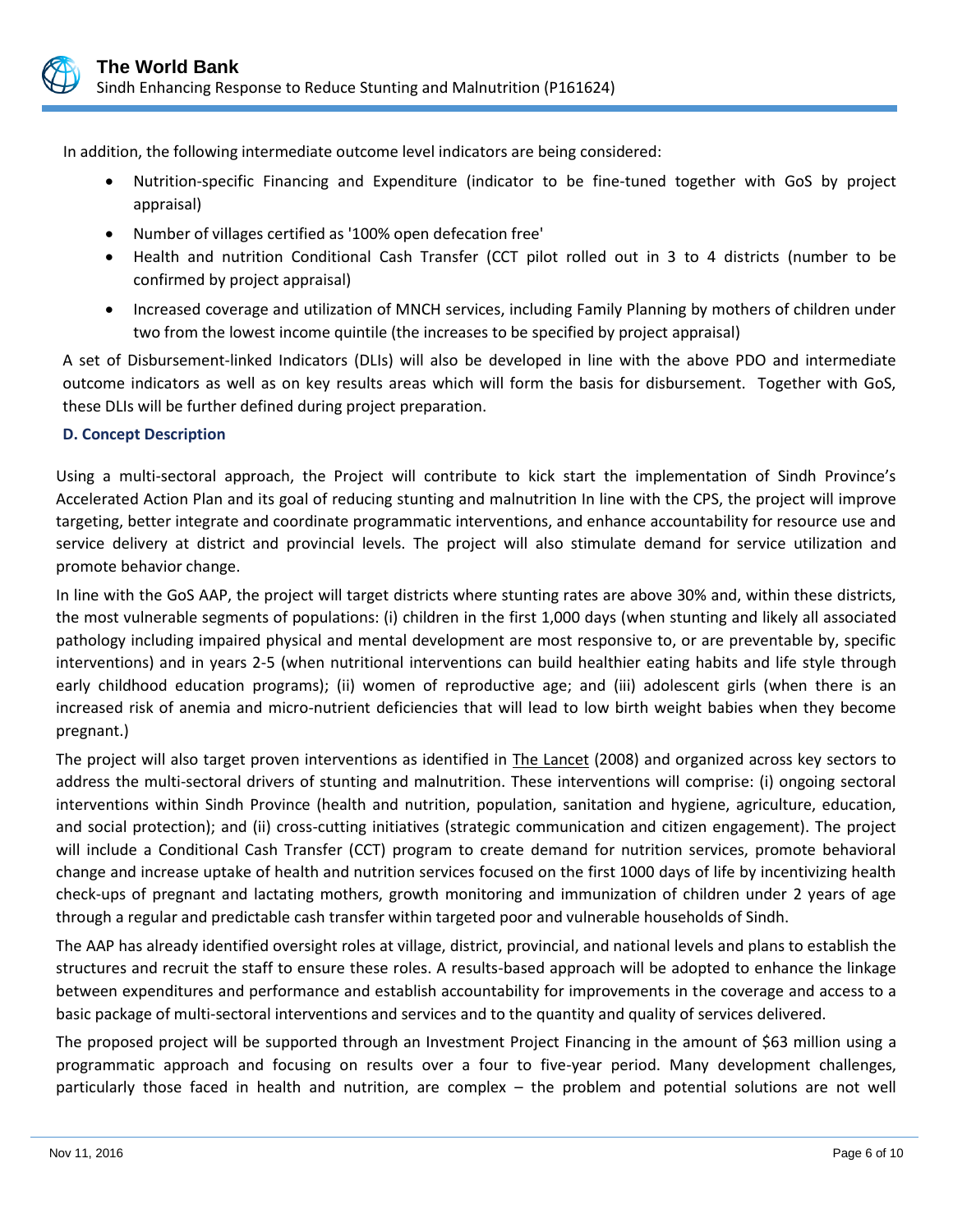

understood upfront. Learning by doing (a structured process of testing, learning and iterating) can be an effective way of addressing complex challenges. To support learning by doing, the project may incorporate a multi-phase lending approach currently under development within the Agile Pilots. Similar to the previous Adaptable Program Loan (APL) instrument, a multi-phase lending approach defines the first set of activities in detail, while indicating the potential direction for activities funded through subsequent phases. During the first phase of implementation, activities for subsequent phases are then defined in more detail, based on the learning from the first phase. If a multi-phased lending approach is used for the project, specific detail regarding the phases and timing will be determined following the PCN review.

The proposed project would include two components. **Component 1** would incentivize the implementation of a multisectoral package of services to address the main risk factors of stunting and malnutrition by financing results using DLIs under a defined eligible expenditure program (EEP). **Component 2** would finance technical assistance and some inputs to support: (i) the coordination and implementation of Component 1 interventions; (ii) the institutional arrangements for implementing the CCT program to increase the utilization of the package of services and the DLIs to measure the delivery of services; and (iii) the systems needed for cross-cutting interventions such as strategic communication for social and behavior change, citizens engagement, integrated multi-sectoral data information systems, and monitoring, evaluation and supervision.

**Note to Task Teams:** The following sections are system generated and can only be edited online in the Portal.

 **SAFEGUARDS**

## **A. Project location and salient physical characteristics relevant to the safeguard analysis (if known)**

The proposed project will target districts where stunting rates are over 30% and within these districts, the most vulnerable segments of the population - children in the first 1,000 days and 2-5 years, women of reproductive age and adolescent girls. The selection of target districts will be finalized during project preparation in accordance with selection criteria agreed with Government of Sindh (GoS).

## **B. Borrower's Institutional Capacity for Safeguard Policies**

The Local Government Department (LGD) has adequate staff and representation throughout the province. Historically, the department has been unable to make province-wide policy and implementation plans due to both limited capacity and constraining resources. It is proposed that a focal person from the Chief Environment office at Planning & Development be appointed to coordinate environmental safeguard implementation and interventions at Province level. A Social Safeguards Focal Person will also be appointed since there is no specific institution responsible for overseeing social aspects.

#### **C. Environmental and Social Safeguards Specialists on the Team**

Salma Omar, Rahat Jabeen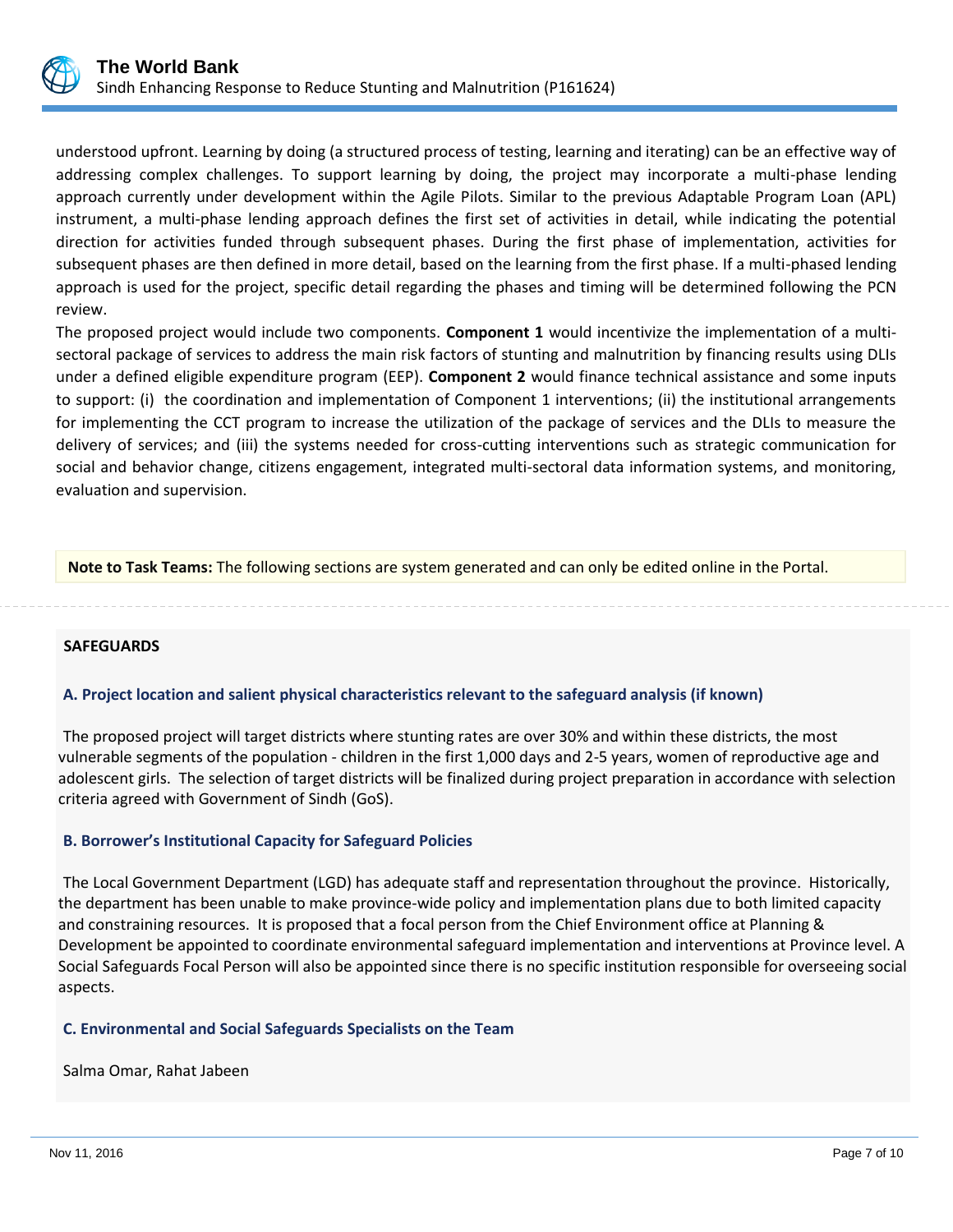

## **D. Policies that might apply**

| <b>Safeguard Policies</b>                                      | Triggered? | <b>Explanation (Optional)</b>                                                                                                                                                                                                                                                                                                                                                                                                                                                                                                                                                                                                                                                                       |
|----------------------------------------------------------------|------------|-----------------------------------------------------------------------------------------------------------------------------------------------------------------------------------------------------------------------------------------------------------------------------------------------------------------------------------------------------------------------------------------------------------------------------------------------------------------------------------------------------------------------------------------------------------------------------------------------------------------------------------------------------------------------------------------------------|
| Environmental Assessment OP/BP 4.01                            | Yes        | The proposed project has been assigned an EA<br>category of B (partial assessment) due to the<br>sanitation and hygiene activities under Component 1<br>which which may likely have negative impacts on the<br>environment such as improper disposal of sanitation,<br>contamination of open irrigation canals and water<br>channels, etc An Environmental and Social<br>Management Framework (ESMF) has been prepared<br>under the Multi-sectoral Actions for Nutrition (MSAN)<br>project. No new types of investments are envisaged<br>under MSAN with different impacts. The ESMF which<br>will be reviewed and revised in order to address the<br>scale up in scope under the proposed project. |
| Natural Habitats OP/BP 4.04                                    | <b>No</b>  | The Project does not involve natural habitats.                                                                                                                                                                                                                                                                                                                                                                                                                                                                                                                                                                                                                                                      |
| Forests OP/BP 4.36                                             | <b>No</b>  | The Project does not involve forests.                                                                                                                                                                                                                                                                                                                                                                                                                                                                                                                                                                                                                                                               |
| Pest Management OP 4.09                                        | <b>No</b>  | The Project does not involve pest management.                                                                                                                                                                                                                                                                                                                                                                                                                                                                                                                                                                                                                                                       |
| Physical Cultural Resources OP/BP 4.11                         | <b>No</b>  | The Project does not involve physical cultural<br>resources.                                                                                                                                                                                                                                                                                                                                                                                                                                                                                                                                                                                                                                        |
| Indigenous Peoples OP/BP 4.10                                  | <b>No</b>  | No known Indigenous People are located in the<br>project areas.                                                                                                                                                                                                                                                                                                                                                                                                                                                                                                                                                                                                                                     |
| Involuntary Resettlement OP/BP 4.12                            | <b>No</b>  | The Project involves no land acquisition and<br>resettlement of people.                                                                                                                                                                                                                                                                                                                                                                                                                                                                                                                                                                                                                             |
| Safety of Dams OP/BP 4.37                                      | <b>No</b>  | The Project does not involve dams.                                                                                                                                                                                                                                                                                                                                                                                                                                                                                                                                                                                                                                                                  |
| Projects on International Waterways<br><b>No</b><br>OP/BP 7.50 |            | The Project does not involve international waterways.                                                                                                                                                                                                                                                                                                                                                                                                                                                                                                                                                                                                                                               |
| Projects in Disputed Areas OP/BP 7.60                          | <b>No</b>  |                                                                                                                                                                                                                                                                                                                                                                                                                                                                                                                                                                                                                                                                                                     |

## **E. Safeguard Preparation Plan**

Tentative target date for preparing the Appraisal Stage PID/ISDS

## Dec 08, 2016

Time frame for launching and completing the safeguard-related studies that may be needed. The specific studies and their timing should be specified in the Appraisal Stage PID/ISDS

An Environment and Social Management Framework (ESMF) with mitigation measures will be prepared for the Project since the exact location of sub-projects is, as yet, unclear. The ESMF will be prepared and disclosed prior to appraisal of the proposed project.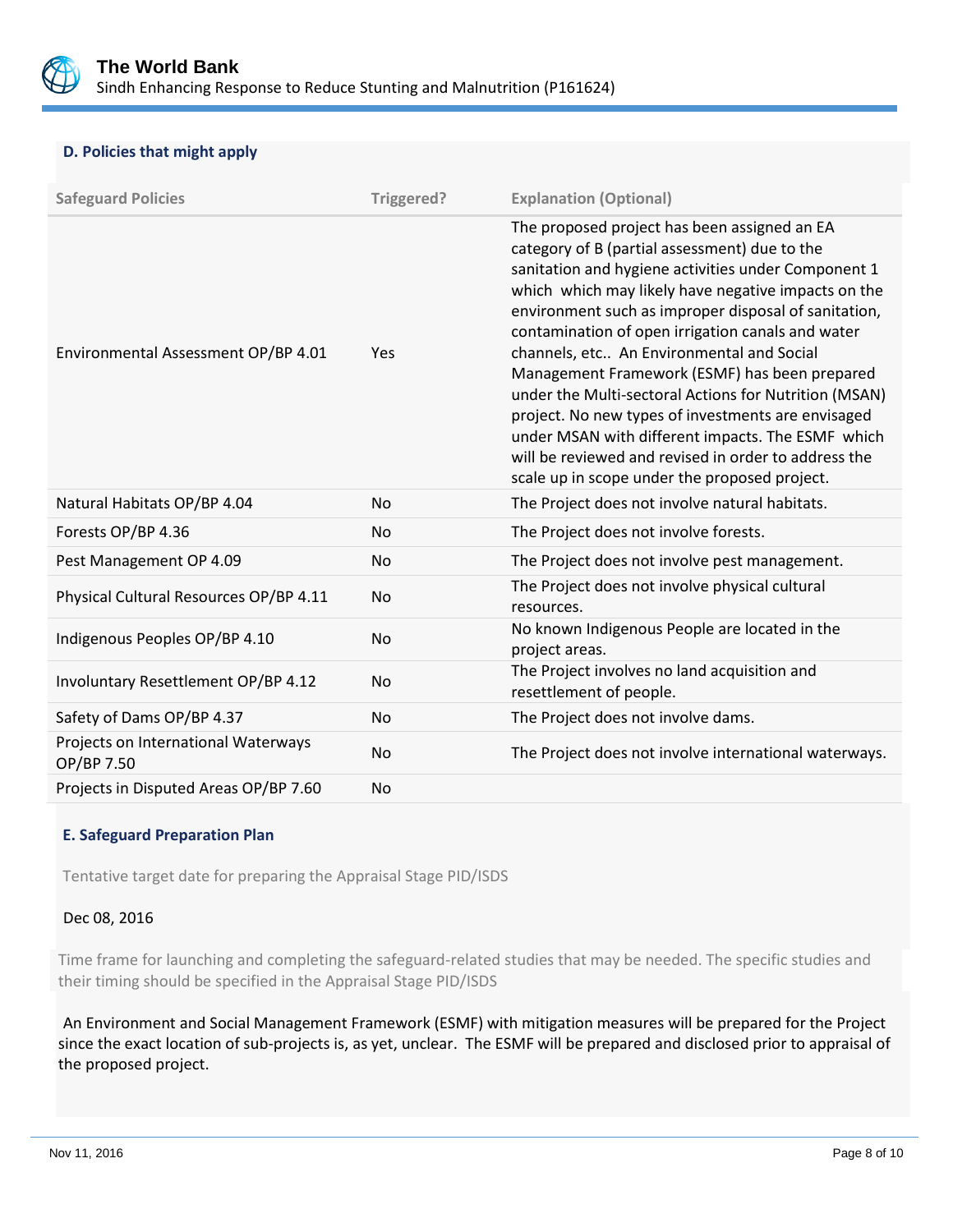

## **CONTACT POINT**

## **World Bank**

Francisca Ayodeji Akala, Aliya Kashif Senior Health Specialist

## **Borrower/Client/Recipient**

Economic Affairs Division Tariq Bajwa Secretary secretary@ead.gov.pk

## **Implementing Agencies**

Government of Sindh, Planning and Development Ms. Rehana Ghulam Ali Memon Secretary, Planning and Development memfair11@hotmail.com

## **FOR MORE INFORMATION CONTACT**

The World Bank 1818 H Street, NW Washington, D.C. 20433 Telephone: (202) 473-1000 Web:<http://www.worldbank.org/projects>

## **APPROVAL**

Task Team Leader(s): Francisca Ayodeji Akala, Aliya Kashif

#### **Approved By**

| Safeguards Advisor:       | Takeaki Sato   | 07-Nov-2016 |
|---------------------------|----------------|-------------|
| Practice Manager/Manager: | Rekha Menon    | 08-Nov-2016 |
| <b>Country Director:</b>  | Anthony Cholst | 11-Nov-2016 |